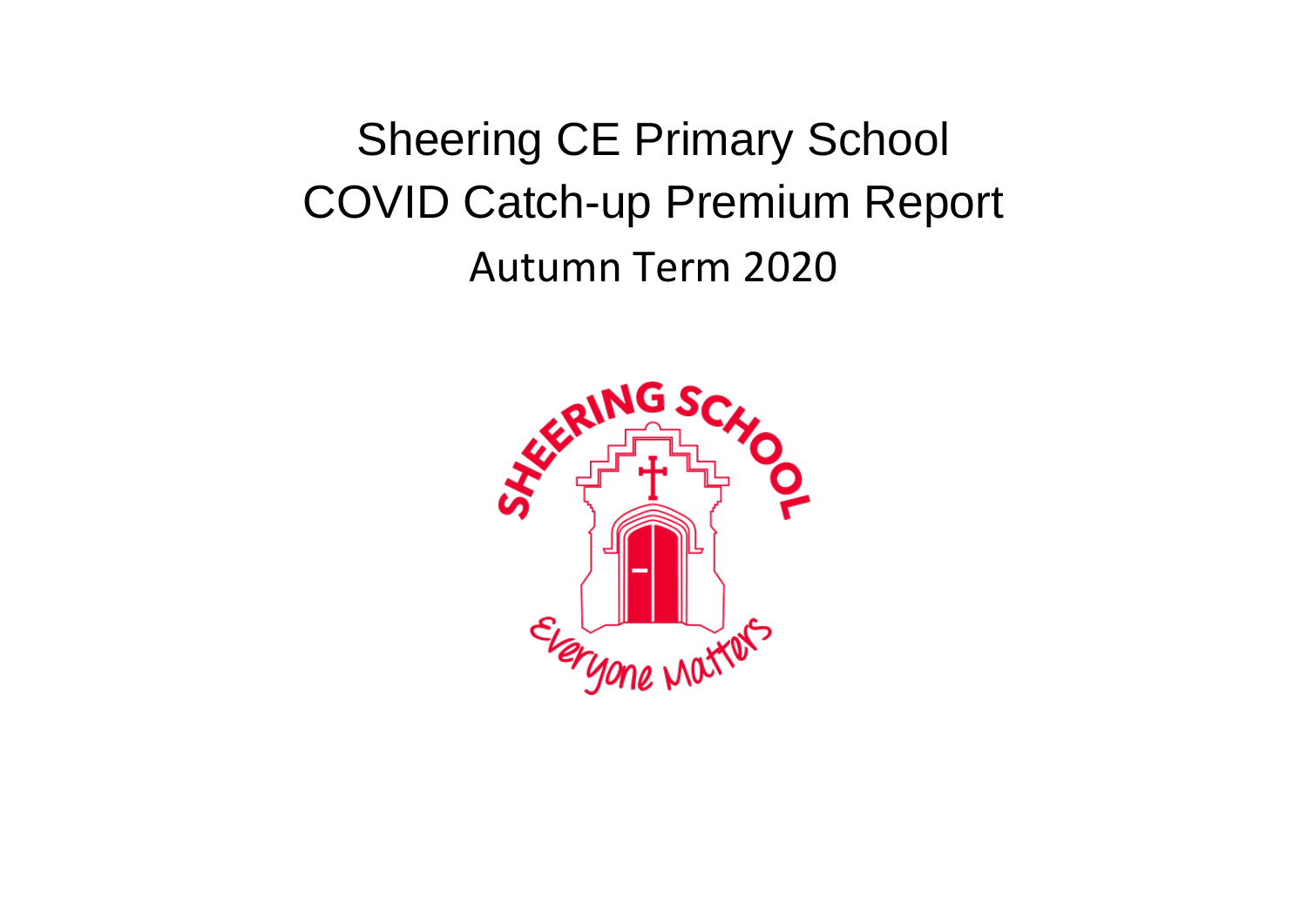## **COVID catch-up premium spending: summary**

| SUMMARY INFORMATION                  |                                     |                                                |     |  |
|--------------------------------------|-------------------------------------|------------------------------------------------|-----|--|
| Total number of pupils:              | 104 (based on the summer<br>census) | Amount of catch-up premium received per pupil: | £80 |  |
| Total catch-up premium budget:       | £8320                               |                                                |     |  |
| Amount received to date (March 2021) | £1840                               |                                                |     |  |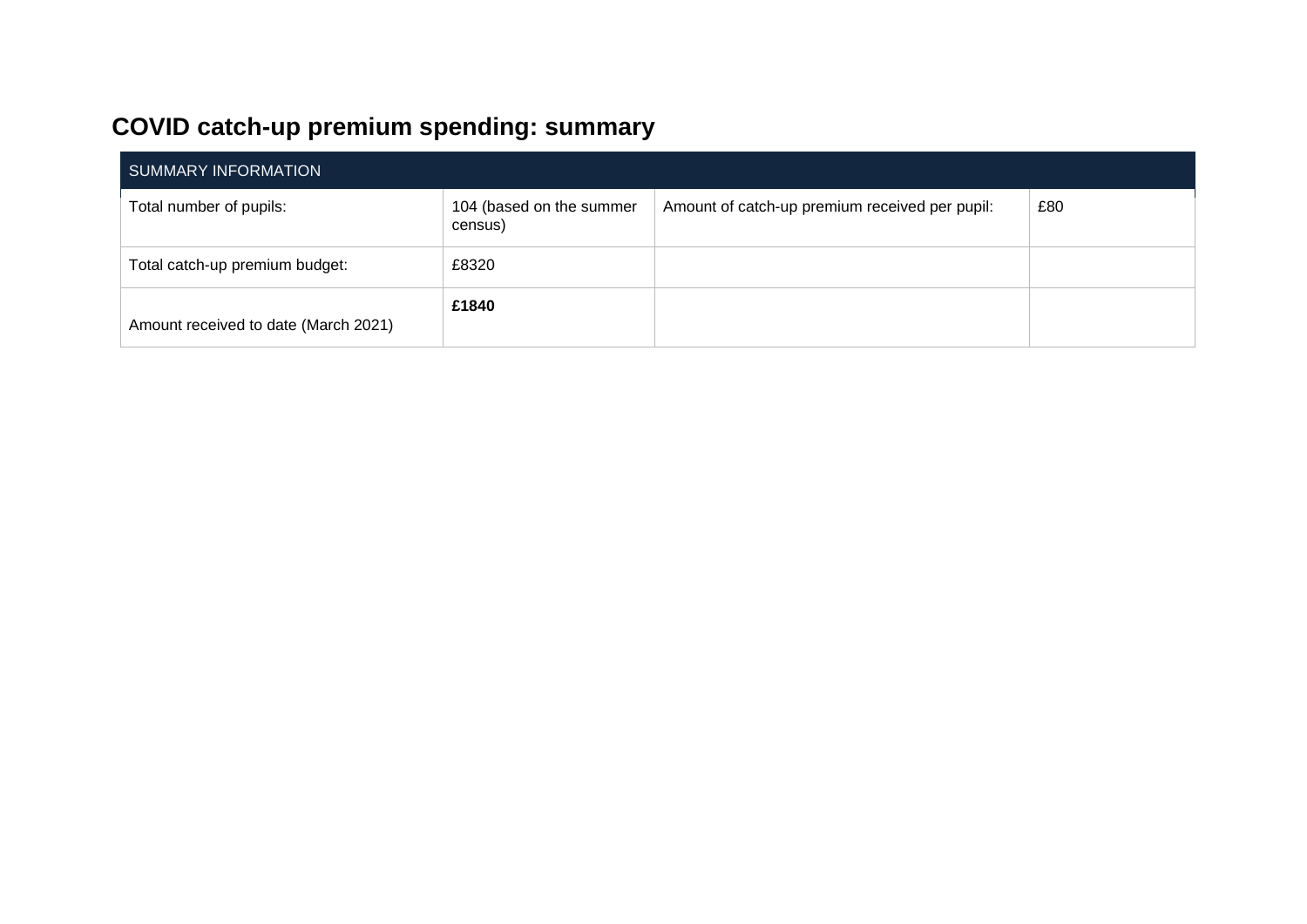## STRATEGY STATEMENT

• Overall aims of catch-up premium strategy

- o To raise the attainment of all pupils to close the gap created by COVID-19 school closures
- o To provide targeted support to those children who need it the most
- o To help resume teaching a normal curriculum as quickly as possible

Brief overview of catch-up premium strategy:

- To provide an inviting, calm learning atmosphere in which the children feel secure and happy enough to resume their learning journey at Sheering school
- To provide the children time with their previous teacher and classmates; to be able to make the transition to their new classes with confidence and to be able to have closure from their old class before moving on to the new.
- To address the mental health and well-being of the children, in order for them to begin to access the curriculum again and start the process of making accelerated progress.
- To carefully assess and monitor progress, in order to identify those children who will need the most support.
- To create a programme of support which will help the children to accelerate progress and reach age-related expectations by the end of the year.
- To provide small group and one-to-one tuition alongside targeted work in class.
- To provide enrichment lessons to make sure the curriculum is not narrowed to skills in literacy and maths.

| <b>BARRIERS TO FUTURE ATTAINMENT</b> |                                                                                                   |  |  |
|--------------------------------------|---------------------------------------------------------------------------------------------------|--|--|
| Academic barriers:                   |                                                                                                   |  |  |
| A                                    | Low baseline assessment for Reception in knowledge of letters and sounds.                         |  |  |
| B                                    | High levels of anxiety in the return to school after such a long period of not being in school.   |  |  |
| C                                    | Rebuilding confidence lost in using different strategies in maths and problem solving in general. |  |  |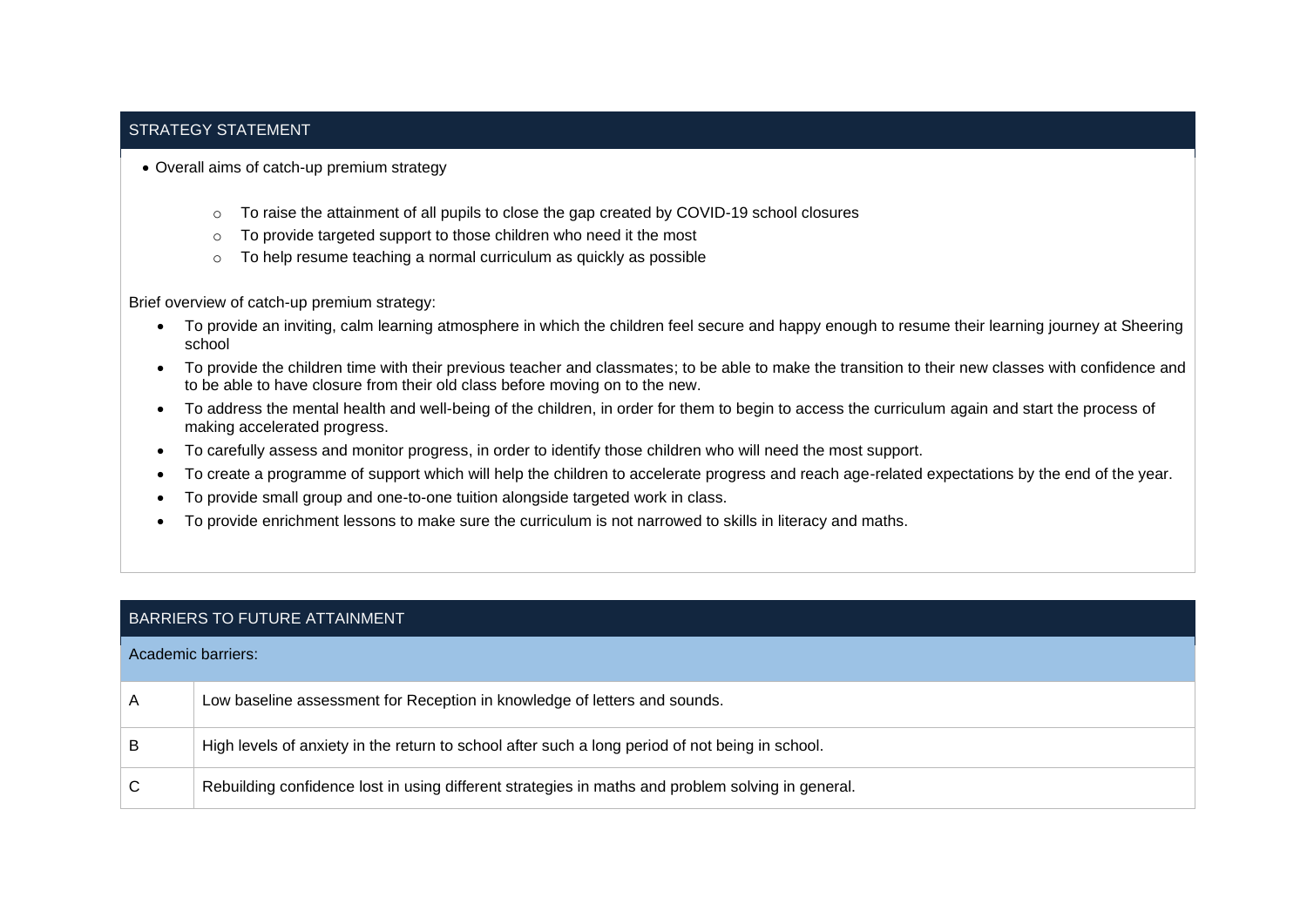## **Planned expenditure for current academic year**

| Quality of teaching for all                                                                                                                                                                                                                                 |                                                                                                                                                                                                                                                                                       |                                                                                                                                                                                                                |                                                                                                                                                                  |                                                              |                                                                    |
|-------------------------------------------------------------------------------------------------------------------------------------------------------------------------------------------------------------------------------------------------------------|---------------------------------------------------------------------------------------------------------------------------------------------------------------------------------------------------------------------------------------------------------------------------------------|----------------------------------------------------------------------------------------------------------------------------------------------------------------------------------------------------------------|------------------------------------------------------------------------------------------------------------------------------------------------------------------|--------------------------------------------------------------|--------------------------------------------------------------------|
| <b>Action</b>                                                                                                                                                                                                                                               | Intended outcome and<br>success criteria                                                                                                                                                                                                                                              | What's the evidence and<br>rationale for this choice?                                                                                                                                                          | How will you make sure it's<br>implemented well?                                                                                                                 | <b>Staff lead</b>                                            | When will you<br>review this?                                      |
| To provide the children<br>time with their previous<br>teacher and classmates:<br>to be able to make the<br>transition to their new<br>classes with confidence<br>and to be able to have<br>closure from their old<br>class before moving on<br>to the new. | *Children will have been<br>able to say their<br>farewells and be able to<br>move on.<br>*The transitions will be<br>effective in preparing the<br>children for their next<br>class.<br>*Year 6 will have an<br>intense catch-up<br>programme for 2 weeks<br>before the Year 5s join. | *Year 6 Baseline and KS1 results<br>lower than national averages and<br>had the least amount of<br>engagement with schooling during<br>lockdown.                                                               | *Engagement with governors and<br>parents to ensure good<br>communication                                                                                        | Lorna Brittaine<br>Steve<br>Townsend<br>(Chair)<br>Anna Beck | *Half termly<br>review of<br>progress and<br>resetting<br>targets. |
| To carefully assess and<br>monitor progress, in<br>order to identify those<br>children who will need<br>the most support.                                                                                                                                   | *All children have the<br>opportunity to make<br>rapid progress and reach<br>the expected level by the<br>end of the year.                                                                                                                                                            | Combine professional knowledge<br>with robust evidence about<br>approaches that are known to be<br>effective. Refer to:<br>• DfE's catch-up premium<br>quidance<br>EEF's COVID-19 support guide for<br>schools | All children (including vulnerable<br>groups) will be making leaps in their<br>learning with their differing needs<br>being met and issues addressed<br>rapidly. | LB<br>Louise Ansell<br>(Deputy)                              |                                                                    |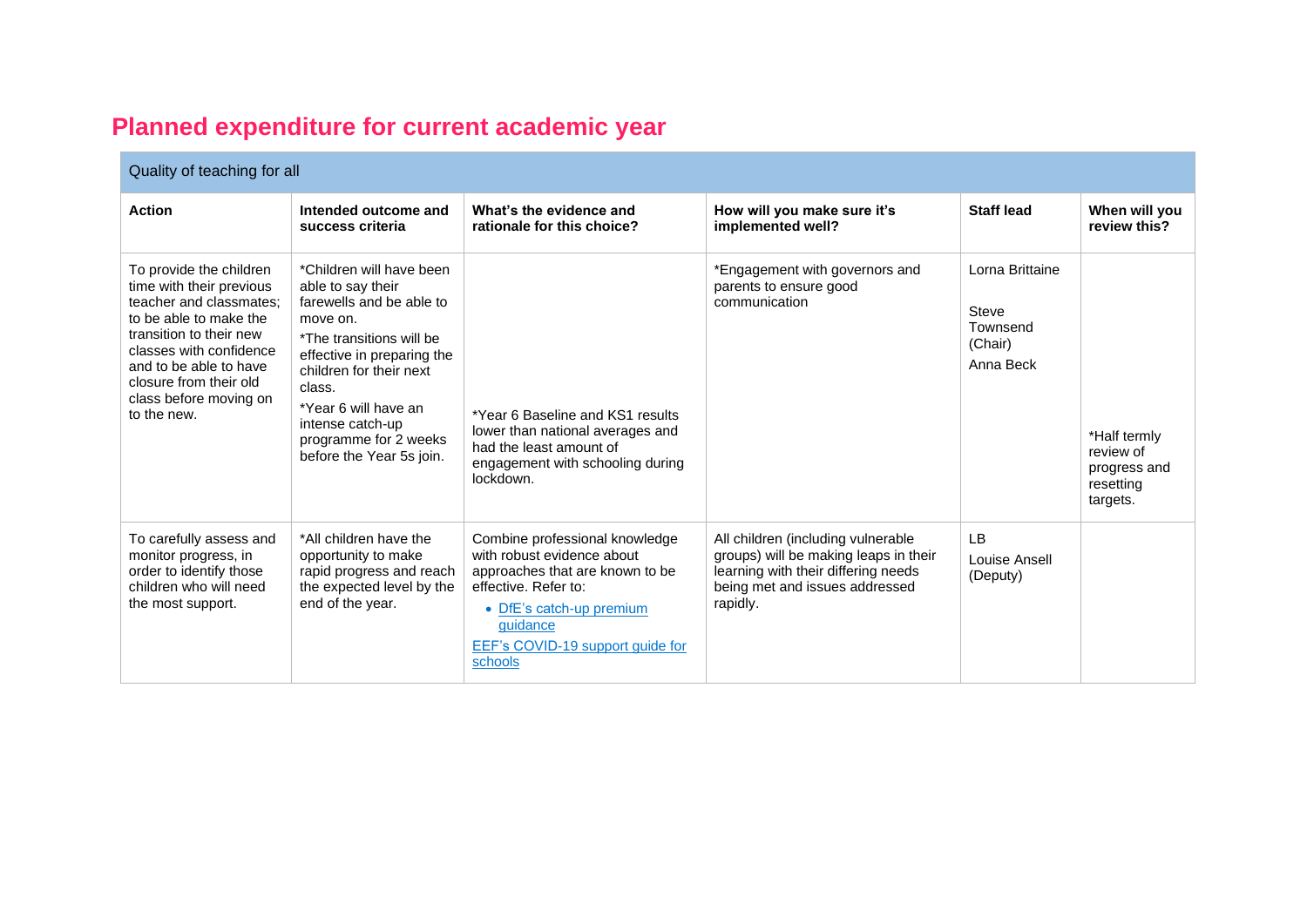| *To address the mental<br>health and well-being of the<br>children, in order for them<br>to begin to access the<br>curriculum again and start<br>the process of making<br>accelerated progress.<br>*To provide an inviting,<br>calm learning atmosphere<br>in which the children feel<br>secure and happy enough<br>to resume their learning<br>journey at Sheering school | *All children are ready to<br>learn and will be able to<br>access the curriculum as<br>their emotions needs are<br>being met. | *There has been an increase in<br>children on the SEN register<br>needing emotional support since<br>lockdown (a rise from 22% to 36%)                                                                 | *Introduction of Zones of Regulation<br>to support children in regulating their<br>own emotions.<br>*Training for LSAs<br>*Children engaging in calming<br>activities when they come into school,<br>some children working one-to-one<br>with staff.<br>*Children being taught meditation<br>skills (reflection time) which can be<br>used in times of stress at school or at<br>home. | LB<br>Sarah Billett<br>(SENCO) | Reviewed<br>every week. |
|----------------------------------------------------------------------------------------------------------------------------------------------------------------------------------------------------------------------------------------------------------------------------------------------------------------------------------------------------------------------------|-------------------------------------------------------------------------------------------------------------------------------|--------------------------------------------------------------------------------------------------------------------------------------------------------------------------------------------------------|----------------------------------------------------------------------------------------------------------------------------------------------------------------------------------------------------------------------------------------------------------------------------------------------------------------------------------------------------------------------------------------|--------------------------------|-------------------------|
| To provide enrichment<br>lessons in music and PE to<br>make sure the curriculum is<br>not narrowed to skills in<br>literacy and maths.                                                                                                                                                                                                                                     | All children take part in<br>music lessons (and<br>additional PE).                                                            | At Sheering school, we want to continue<br>teaching lessons which are fun and<br>engaging whist delivering a curriculum<br>that is based around the core subjects<br>during this period of catch-up.   |                                                                                                                                                                                                                                                                                                                                                                                        |                                |                         |
| *To engage fully with White<br>Rose Maths and the<br>Stortford schools Maths<br>Hub                                                                                                                                                                                                                                                                                        | Children will engage in a<br>programme of work which<br>will revisit and accelerate<br>the progression of skills in<br>maths. | Pupil Voice and pupil perception<br>assessments. The skill of problem is<br>transferable to all aspects of life and<br>subjects in school. This target links with<br>our SIP in promoting life skills. | *Staff meetings dedicated to WRM and<br>disseminated to LSAs and parents. Staff<br>are already attending training and<br>beginning to implement in planning and<br>teaching.                                                                                                                                                                                                           | LA (Maths lead<br>and Deputy)  | Every half term.        |
| Total budgeted cost: £                                                                                                                                                                                                                                                                                                                                                     |                                                                                                                               |                                                                                                                                                                                                        |                                                                                                                                                                                                                                                                                                                                                                                        |                                |                         |